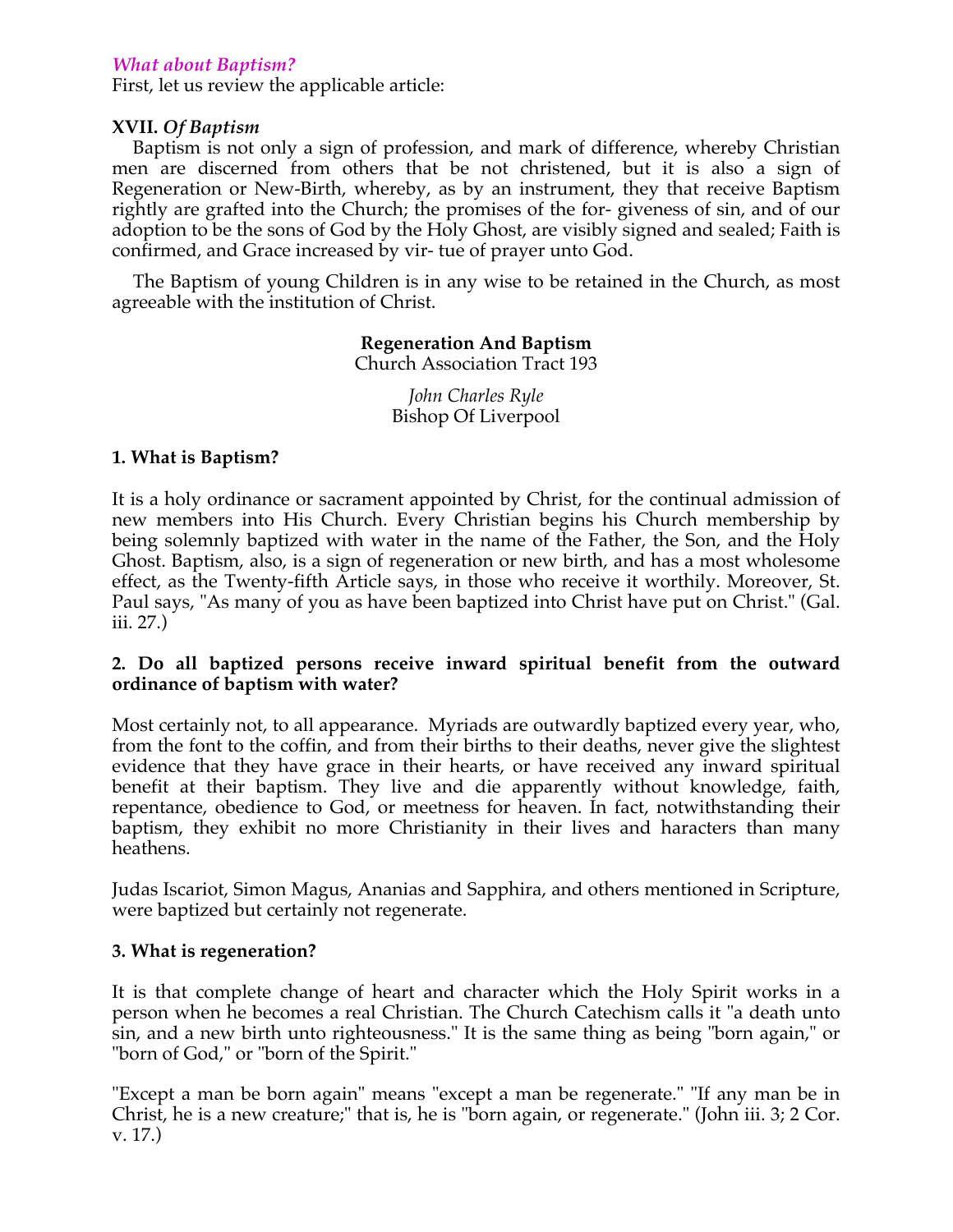# **4. What are the marks and evidences of regeneration?**

They are laid down for us so clearly and plainly in the First Epistle of St. John, that he who runs may read them. It is written there, "Whosoever is born of God doth not commit sin," "Whosoever believeth that Jesus is the Christ is born of God," —"Every one that doeth righteousness is born of Him," —"Every one that loveth is born of God," — "Whatsoever is born of God overcometh the world," —"He that is begotten of God keepeth himself." (1 John iii. 9; 1 John v. 1; 1 John ii. 29; 1 John iv. 7; 1 John v. 4; 1 John v. 18.) If plain English words have any meaning, these texts mean that he who has these marks is "born again" or "regenerate," and he who has them not is not regenerate.

## **5. Have all regenerate persons these marks of regeneration in the same degree of depth, strength, clearness, and distinctness?**

Most certainly not. There is a wide difference between the highest and lowest measure of grace possessed by those who are "born again." There are real and true Christians who are only "babes" in spiritual attainments, and there are others who are "strong," and vigorous, and able to do great things for Christ. (1 John ii. 12-14.) The Scripture speaks of little faith and great faith, of little strength and great strength. One thing only is certain, —every regenerate person has more or less the marks of regeneration, and he who has none of them is not born again. (Matt. xiv. 31, xv. 28; Rev. iii. 8; Rom. xv. 1.)

## **6. But are not all baptized persons regenerate, and does not regeneration always accompany baptism?**

Certainly not. Myriads of baptized persons have not a single scriptural mark of regeneration about them, and never had in their lives. They know nothing whatever of "a death unto sin and a new birth unto righteousness." On the contrary, they too often live in sin, and are enemies of all righteousness. To say that such persons are "regenerate" on account of their baptism, is to say that which seems flatly contrary to the First Epistle of St. John. The Church Catechism says that baptism contains two parts, —the outward and visible sign, and the inward and spiritual grace. But the Catechism nowhere says that the sign and the grace always go together.

#### **7. But does not the Baptismal Service of the Church Prayer Book say of every baptized child, "this child is regenerate," and does it not tell us to thank God that it hath "pleased Him to regenerate the infant?" What can this mean? How can it be explained?**

The Baptismal Service uses these expressions in the charitable supposition that those who use the service, and bring their children to be baptized, are really what they profess to be. As Bishop Carleton says, "All this is the charity of the Church; and what more can you make of it?"—As Bishop Downame says, "We are to distinguish between the judgment of charity and the judgment of certainty."

## **8. But is this explanation of the language of the Baptismal Service honest, natural, and just? Is it the real meaning which ought to be put on the words?**

It is the only meaning which is consistent with the whole spirit of the Prayer Book. From first to last the Prayer Book charitably assumes that all who use it are real, thorough Christians. This is the only sense in which the Burial Service can be interpreted, or the Service for Adult Baptism, or for the Churching of Women. This is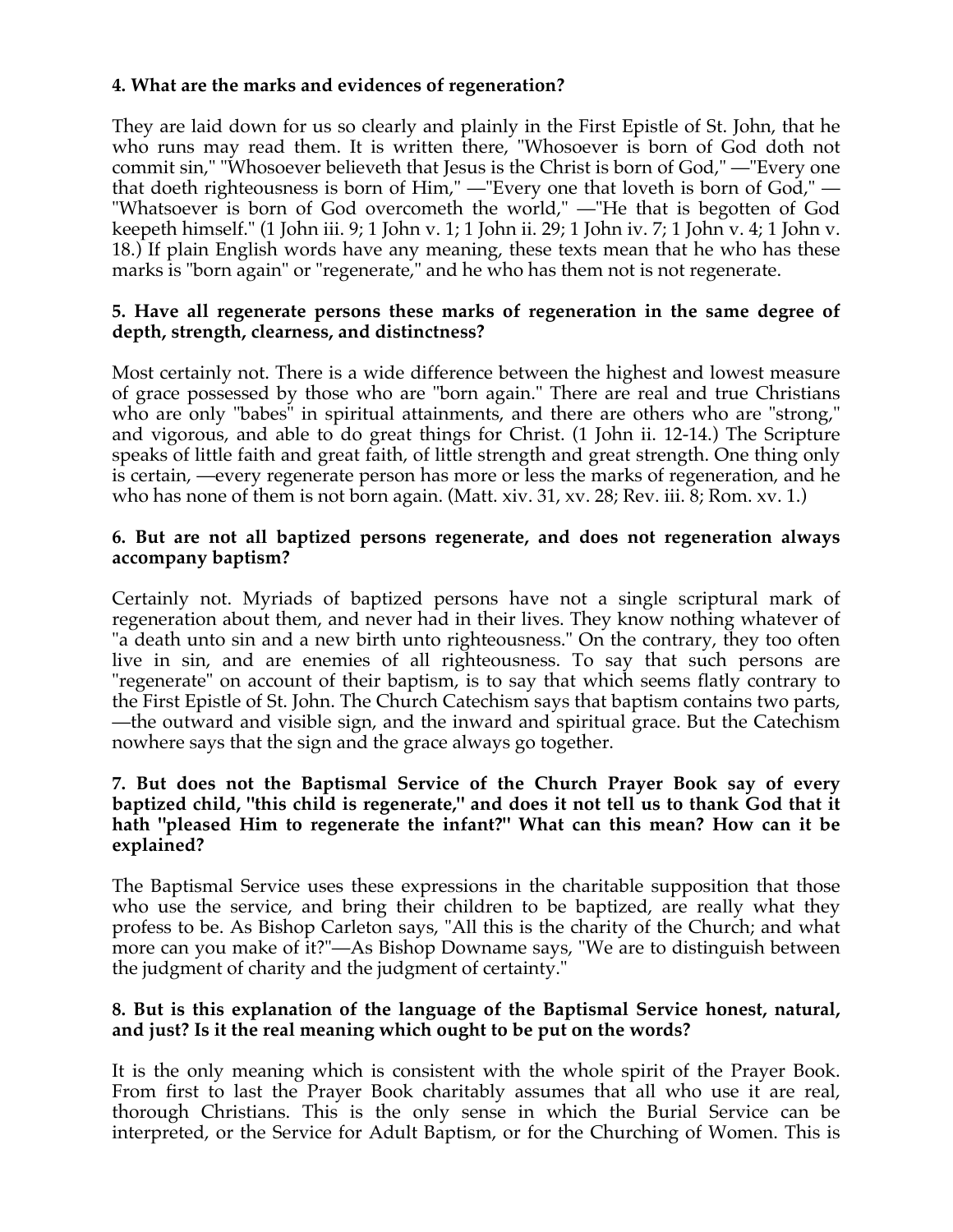the only sense in which we can teach children the Church Catechism. We bid them say, "The Holy Ghost sanctifieth me and all the elect people of God." Yet no man in his senses would say that all children who say the Catechism are really "sanctified" or really "elect," because they use these words. On the contrary, large numbers of children never show the slightest evidence of sanctification or election.

### **9. But ought we not to believe that all who use Christ's ordinances receive a blessing as a matter of course?**

Certainly not. The benefit of Christ's ordinances depends entirely on the spirit and manner in which they are used. The Scripture expressly says that a man may receive the Lord's Supper, "unworthily," and eat and drink "to his own condemnation." The Articles of the Church of England declare that in such only as receive sacraments "rightly, worthily, and with faith," they have a wholesome effect and operation. The famous Hooker teaches that "all receive not the grace of God which receive the sacraments of His grace." To maintain that every child who is baptized with water is at once regenerated and born again, appears to turn the sacrament of baptism into a mere form, and to contradict both Scripture and Articles.

## **10. But do not all infants receive baptism worthily, since they offer no obstacle to the grace of baptism? and are they not consequently all regenerated, as a matter of course, the moment they are baptized?**

Certainly not. No infant is of itself worthy to receive grace, because, as the Catechism says, it is "born in sin and a child of wrath." It can only be received into the Church and baptized on the faith and profession of its parents or sponsors. No true missionary thinks of baptizing heathen children without friends or sponsors. The Church Catechism asks the question, "Why are Infants baptized?" But it does not give as an answer, "Because they offer no obstacle to grace," —but "because they promise repentance and faith by their sureties." Let us always remember that an infant has no title to baptism but the profession of its sureties. Surely when these sureties know nothing of repentance or faith, or of what they are promising, common sense points out that the infant is not likely to get much inward benefit from the sacrament. In plain words, if parents or sponsors bring an infant to baptism in utter ignorance, without faith or prayer or knowledge, it is monstrous to suppose that this infant must, nevertheless, receive regeneration. At this rate it would matter nothing in what way sacraments are used, whether with ignorance or with knowledge, and it would signify nothing whether those who use them were godly or ungodly. The children of believing and of unbelieving parents would receive precisely the same benefit from baptism. Such a conclusion seems unreasonable and absurd.

## **11. But does not St. Paul say in his Epistles that Christians are "buried with Christ in baptism;" and that baptized persons have "put on Christ"? (Gal. iii. 27; Col. ii. 12.)**

No doubt St. Paul says so. But the persons of whom he said this, in all human probability, were not baptized in infancy, but when they were grown up, and in days too when faith and baptism were so closely connected that the moment a man believed he confessed his faith publicly by baptism. But there is not a single passage in the New Testament which describes at length the effect of baptism on an infant, nor a single text which says that all infants are born again, or regenerated, or buried with Christ in baptism. As Canon Mozley says, "Scripture nowhere asserts, either explicitly or implicitly, the regeneration of infants in baptism." (Mozley's Baptismal Controversy, p. 34.) Beside this, we are expressly told that Simon the sorcerer, after his baptism, had "no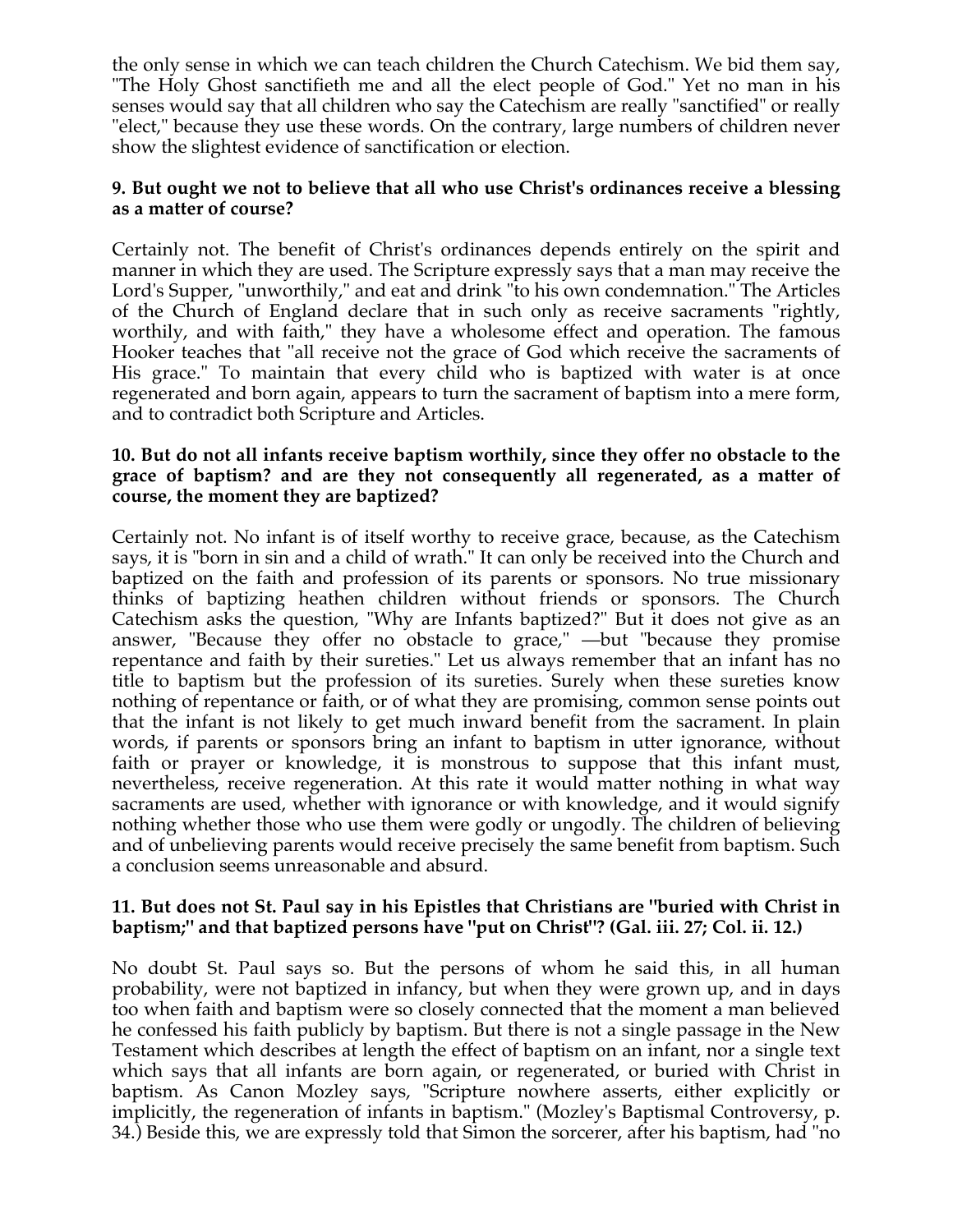part" in Christ, and his "heart was not right in the sight of God." Simon, therefore, could not have been regenerated, or born again in baptism. (Acts viii. 21.)

## **12. But does not St. Peter say, "Baptism doth also save us?" and if it saves us, must it not also regenerate us? (1 Pet. iii. 21.)**

No doubt St. Peter says so. But those who quote this text should not stop at the words "save us," but read carefully on to the end of the sentence. They will then see that St. Peter distinctly fences and guards his statement by saying that the baptism which "saves" is not the mere outward application of water to the body, but the baptism which is accompanied by the "answer of a good conscience toward God." Moreover, it is a curious fact that St. Peter, who uses the expression "baptism saves," is the very same apostle who told Simon after baptism that he was "in the bond of iniquity," and his "heart was not right in the sight of God." (Acts viii. 21.)

## **13. But does not our Lord Jesus say to Nicodemus, "Except a man be born of water and the Spirit, he cannot enter into the kingdom of God"? (John iii. 5.) Does not that prove that all who are baptized with water are regenerate?**

Certainly not. It proves nothing of the kind. The utmost that can be made of this famous and often quoted text is, that it shows the necessity of being "born of water and the Spirit" if we would be saved. But it does not say that all who are baptized, or "born of water," are at the same time "born of the Spirit." It may prove that there is a connection sometimes between baptism and regeneration, but it does not supply the slightest proof that an invariable connection always exists.

## **14. But may it not be true that all baptized persons receive the grace of regeneration in baptism, and that it remains within them like a dormant seed, alive, though at present bearing no fruit?**

Certainly not. The Apostle St. John expressly forbids us to suppose that there can be such a thing as dormant, or sleeping grace. He says, "Whosoever is born of God does not commit sin, for His seed remaineth in him, and he cannot sin because he is born of God." (1 John iii. 9.) This witness is true. When there can be light which cannot be seen, and fire without heat, then, and not till then, there may be grace that is dormant and inactive. The well-known words, "Stir up the gift of God that is in thee" (2 Tim. i. 6), are far too often addressed to the baptized, as if they referred to some gift received in baptism.

Yet common sense will tell any one who refers to his Bible that these words were not used at all about baptism, but about ordination. (1 Tim. iv. 14.)

## **15. But does not this view of regeneration, according to which many baptized persons are not regenerate at all, and receive no benefit whatever from their baptism, do great dishonour to one of Christ's sacraments, and tend to bring it into contempt?**

Not at all. The truth is exactly the other way. To say that infant baptism confers grace mechanically, as a chemical solution produces an effect on a photographic plate, and that if water and certain words are used by a thoughtless, careless clergyman over the child of thoughtless, ignorant parents, the child is at once born again, —to say, furthermore, that an immense spiritual effect is produced by baptism when no effect whatever can be seen, all this, to many thinking persons, seems calculated to degrade baptism. It tends to make observers suppose that baptism is useless, or that